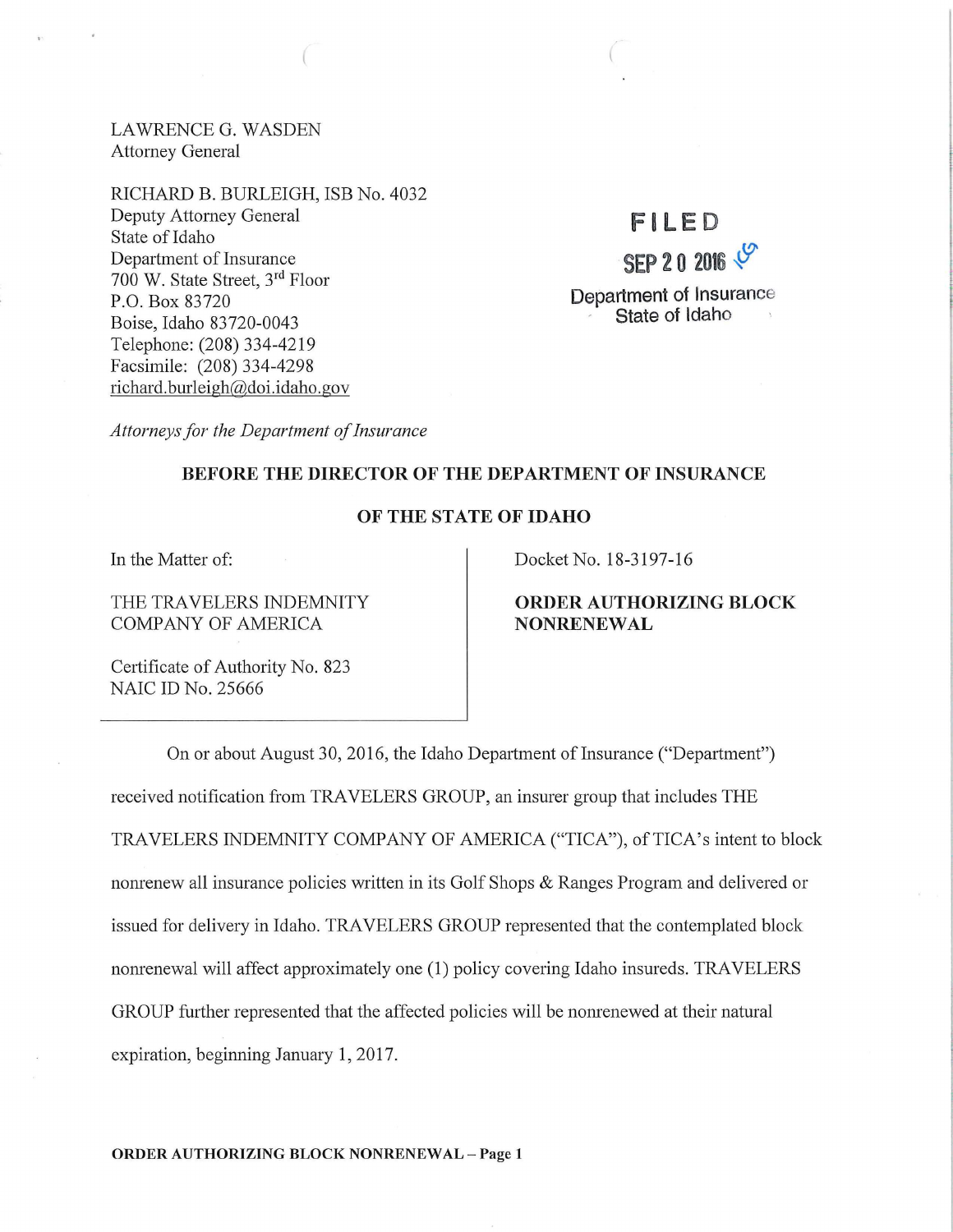The Director, having reviewed the foregoing and the requirements of Idaho Code  $\S$  41-1841(1), and acting pursuant to the authority set forth in Idaho Code  $\S$  41-210(2),

THE DIRECTOR HEREBY FINDS that the proposed effective date of the contemplated block nonrenewal complies with the one hundred twenty (120) day notice requirement to the Director, as set forth in Idaho Code  $\S$  41-1841(1).

NOW THEREFORE, IT IS HEREBY ORDERED that TICA is authorized, pursuant to Idaho Code § 41-1841, to effectuate a block nonrenewal of its Golf Shops & Ranges Program insurance policies delivered or issued for delivery in Idaho, which, based on representations made to the Department, will affect approximately one (1) policy covering Idaho insureds. TICA shall begin nonrenewing the affected policies at each policy's natural expiration date occurring on or after January 1, 2017. TICA shall provide advance notice to policyholders affected by the nonrenewals authorized by this order in accordance with the notice provisions included in the company's applicable insurance policies.

THIS ORDER is a final order of the Director and is EFFECTIVE IMMEDIATELY. DATED this  $2*\delta*<sup>40</sup>$  day of September, 2016.

> STATE OF IDAHO DEPARTMENT OF INSURANCE

Ban Camen ~

DEAN L. CAMERON Director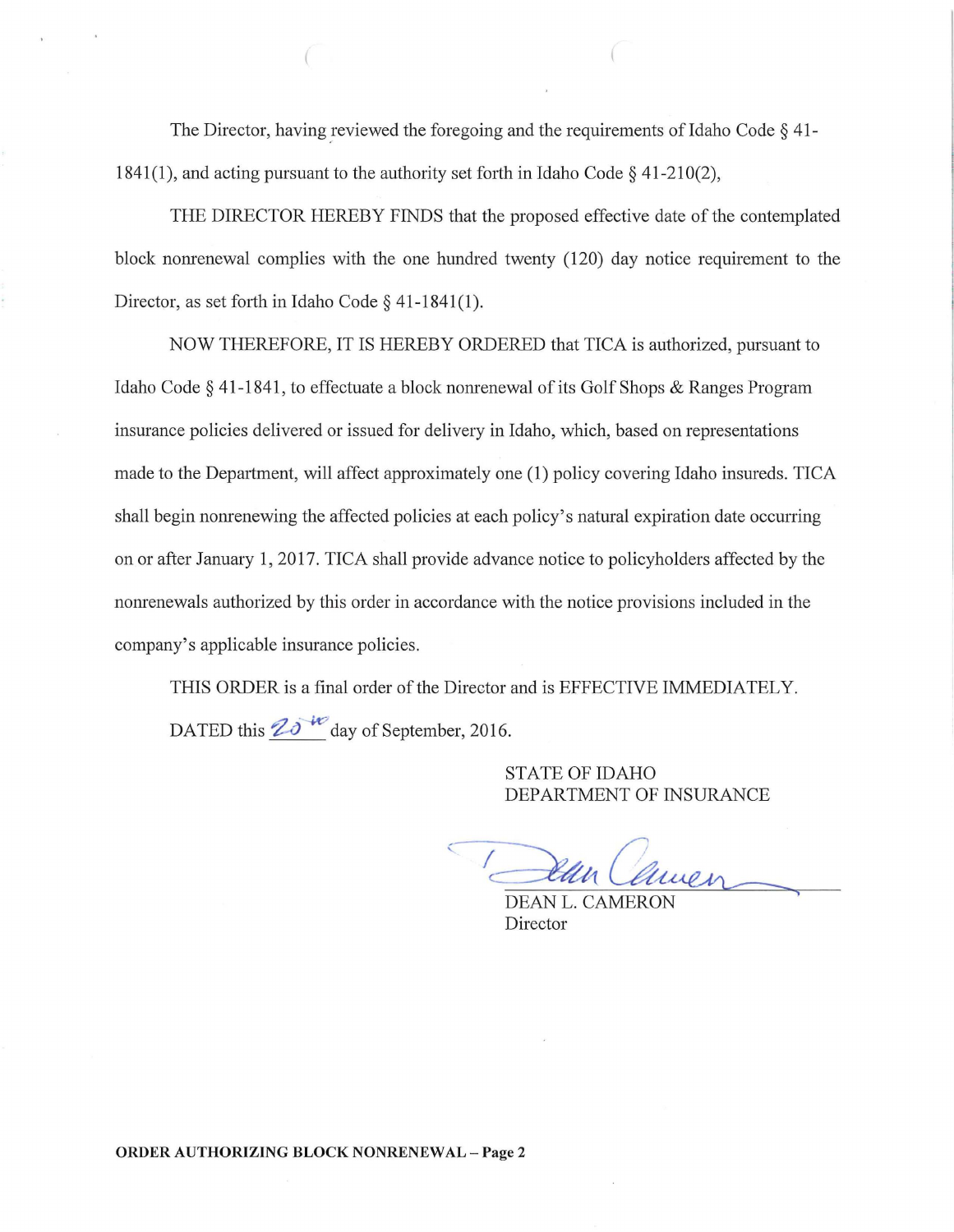### **NOTIFICATION OF RIGHTS**

This Order constitutes a final order of the Director. Any party may file a motion for reconsideration of this final order within fourteen (14) days of the service date of this order. The Director will dispose of the petition for reconsideration within twenty-one (21) days of its receipt, or the petition will be considered denied by operation of law. *See,* Idaho Code  $§ 67-5246(4).$ 

Pursuant to Idaho Code  $\S$ § 67-5270 and 67-5272, any party aggrieved by this final order may appeal it by filing a petition for judicial review in the district court of the county in which: (1) the hearing was held; or  $(2)$  the final agency action was taken; or  $(3)$  the aggrieved party resides or operates its principal place of business in Idaho; or  $(4)$  the real property or personal property that was the subject of the agency decision is located. An appeal must be filed within twenty-eight (28) days of: (a) the service date of this final order; or (b) an order denying a petition for reconsideration; or (c) the failure within twenty-one (21) days to grant or deny a petition for reconsideration, whichever is later. *See,* Idaho Code § 67-5273. The filing of a petition for judicial review does not itself stay the effectiveness or enforcement of the order under appeal.